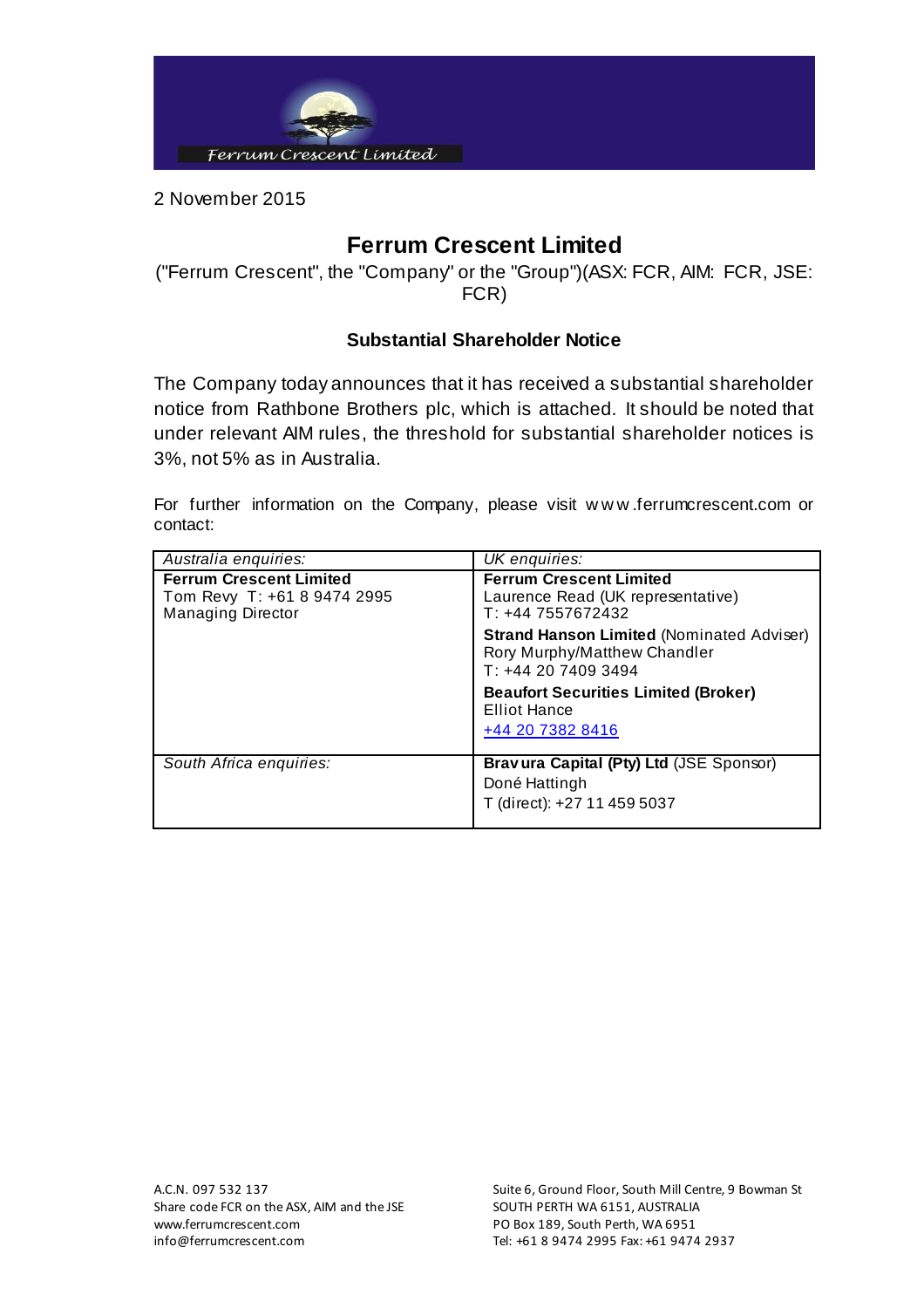## **TR-1: NOTIFICATION OF MAJOR INTEREST IN SHARES<sup>i</sup>**

| 1. Identity of the issuer or the underlying issuer                                                            |                                                      |  |
|---------------------------------------------------------------------------------------------------------------|------------------------------------------------------|--|
| of existing shares to which voting rights are<br>Ferrum Crescent Limited                                      |                                                      |  |
| attached: "                                                                                                   |                                                      |  |
|                                                                                                               |                                                      |  |
| 2 Reason for the notification (please tick the appropriate box or boxes):                                     |                                                      |  |
| An acquisition or disposal of voting rights                                                                   |                                                      |  |
|                                                                                                               |                                                      |  |
| An acquisition or disposal of qualifying financial instruments w hich may result in the acquisition           |                                                      |  |
| of shares already issued to w hich voting rights are attached                                                 |                                                      |  |
|                                                                                                               |                                                      |  |
| An acquisition or disposal of instruments with similar economic effect to qualifying financial<br>instruments |                                                      |  |
|                                                                                                               |                                                      |  |
| An event changing the breakdown of voting rights                                                              |                                                      |  |
|                                                                                                               |                                                      |  |
| Other (please                                                                                                 |                                                      |  |
| specify):                                                                                                     |                                                      |  |
|                                                                                                               |                                                      |  |
| 3. Full name of person(s) subject to the                                                                      |                                                      |  |
| RATHBONE BROTHERS PLC<br>notification obligation: "                                                           |                                                      |  |
|                                                                                                               |                                                      |  |
|                                                                                                               |                                                      |  |
| RATHBONE BROTHERS PLC                                                                                         |                                                      |  |
|                                                                                                               | Rathbone Investment Management Ltd                   |  |
| 4. Full name of shareholder(s)                                                                                |                                                      |  |
| (if different from 3.): $iv$                                                                                  | Rathbone Investment Management International Limited |  |
|                                                                                                               |                                                      |  |
|                                                                                                               |                                                      |  |
|                                                                                                               |                                                      |  |
| 5. Date of the transaction and date on                                                                        |                                                      |  |
| 27 <sup>th</sup> October 2015<br>which the threshold is crossed or                                            |                                                      |  |
| reached: $\degree$                                                                                            |                                                      |  |
|                                                                                                               |                                                      |  |
| 29 <sup>th</sup> October 2015<br>6. Date on which issuer notified:                                            |                                                      |  |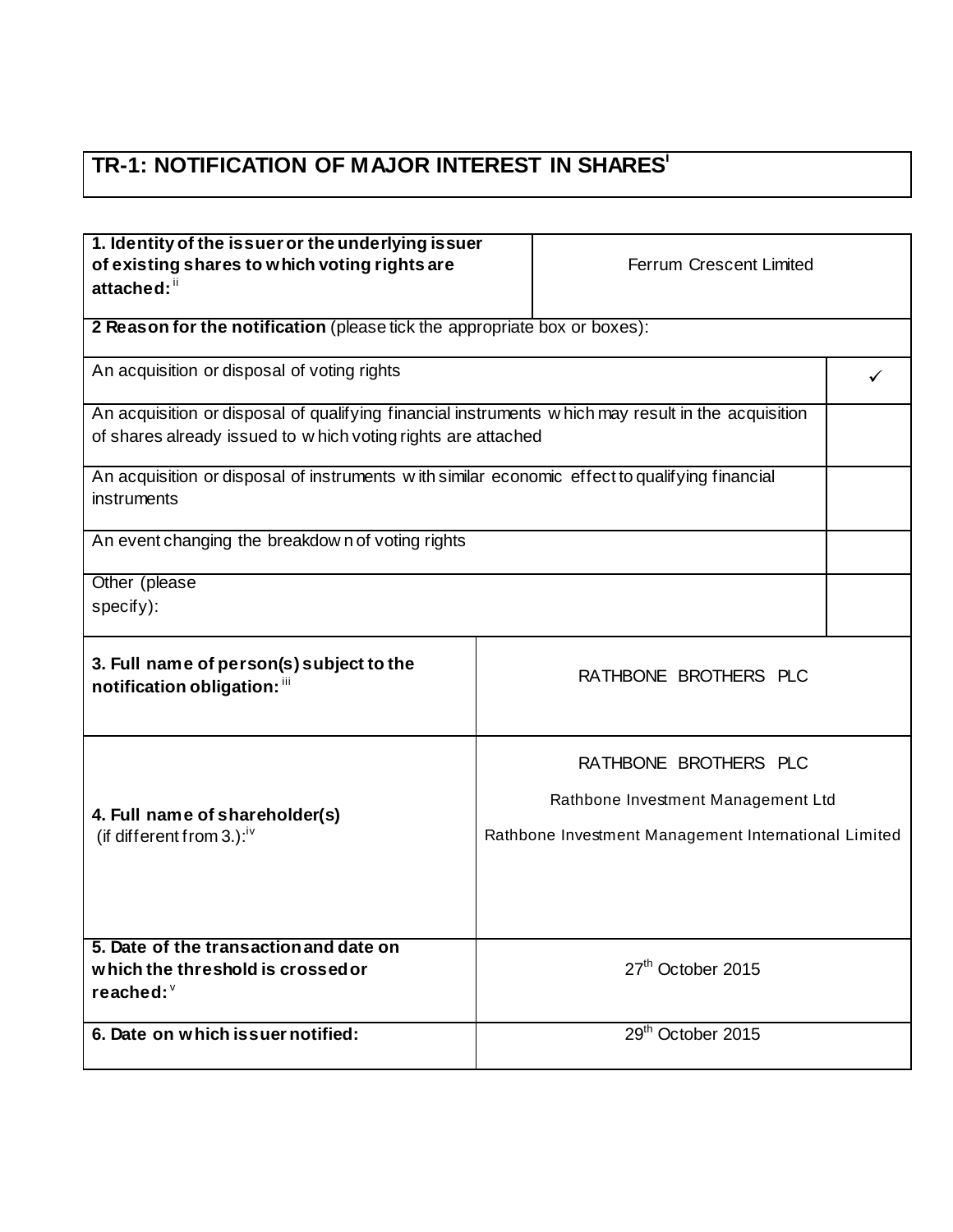| 7. Threshold(s) that is/are crossed or | 5% |
|----------------------------------------|----|
| $l$ reached: $\mathsf{M}, \mathsf{M}$  |    |
|                                        |    |

| 8. Notified details:                               |                                                               |                                             |                            |                                   |                                                      |                      |                 |
|----------------------------------------------------|---------------------------------------------------------------|---------------------------------------------|----------------------------|-----------------------------------|------------------------------------------------------|----------------------|-----------------|
| A: Voting rights attached to shares $\frac{nm}{n}$ |                                                               |                                             |                            |                                   |                                                      |                      |                 |
| <b>Class/type of</b><br>shares                     | <b>Situation previous</b><br>to the triggering<br>transaction |                                             |                            |                                   | Resulting situation after the triggering transaction |                      |                 |
| if possible using<br>the ISIN CODE                 | <b>Number</b><br>Οf<br><b>Shares</b>                          | <b>Number</b><br><b>of</b><br><b>Voting</b> | <b>Number</b><br>of shares | <b>Number of voting</b><br>rights |                                                      | % of voting rights * |                 |
|                                                    |                                                               | <b>Rights</b>                               | <b>Direct</b>              | Direct $\overline{X}$             | Indirect <sup>XII</sup>                              | <b>Direct</b>        | <b>Indirect</b> |
| AU000000FCR2                                       |                                                               |                                             | 4,022,446                  | N/A                               | 4,022,446                                            | N/A                  | 0.65%           |
| Sedol - B0JK2H1                                    | 6,019,607                                                     | 6,019,607                                   |                            |                                   |                                                      |                      |                 |
| AU000000FCR2                                       | 16,483,231                                                    | 16,483,231                                  | 24,660,320                 | N/A                               | 24,660,320                                           | N/A                  | 3.99%           |
| Sedol - B4TWNQ1                                    |                                                               |                                             |                            |                                   |                                                      |                      |                 |

| <b>B: Qualifying Financial Instruments</b>           |                                               |                                    |                                                                                                           |                       |
|------------------------------------------------------|-----------------------------------------------|------------------------------------|-----------------------------------------------------------------------------------------------------------|-----------------------|
| Resulting situation after the triggering transaction |                                               |                                    |                                                                                                           |                       |
| Type of financial<br>instrument                      | <b>Expiration</b><br>$date^{\overline{x}iii}$ | Exercise/<br>Conversion Period XIV | <b>Number of voting</b><br>rights that may be<br>acquired if the<br>instrument is<br>exercised/converted. | % of voting<br>rights |
| N/A                                                  | N/A                                           | <b>N/A</b>                         | N/A                                                                                                       | N/A                   |

**C: Financial Instruments with similar economic effect to Qualifying Financial Instruments**  $\frac{X}{X}$ **,**  $\frac{X}{X}$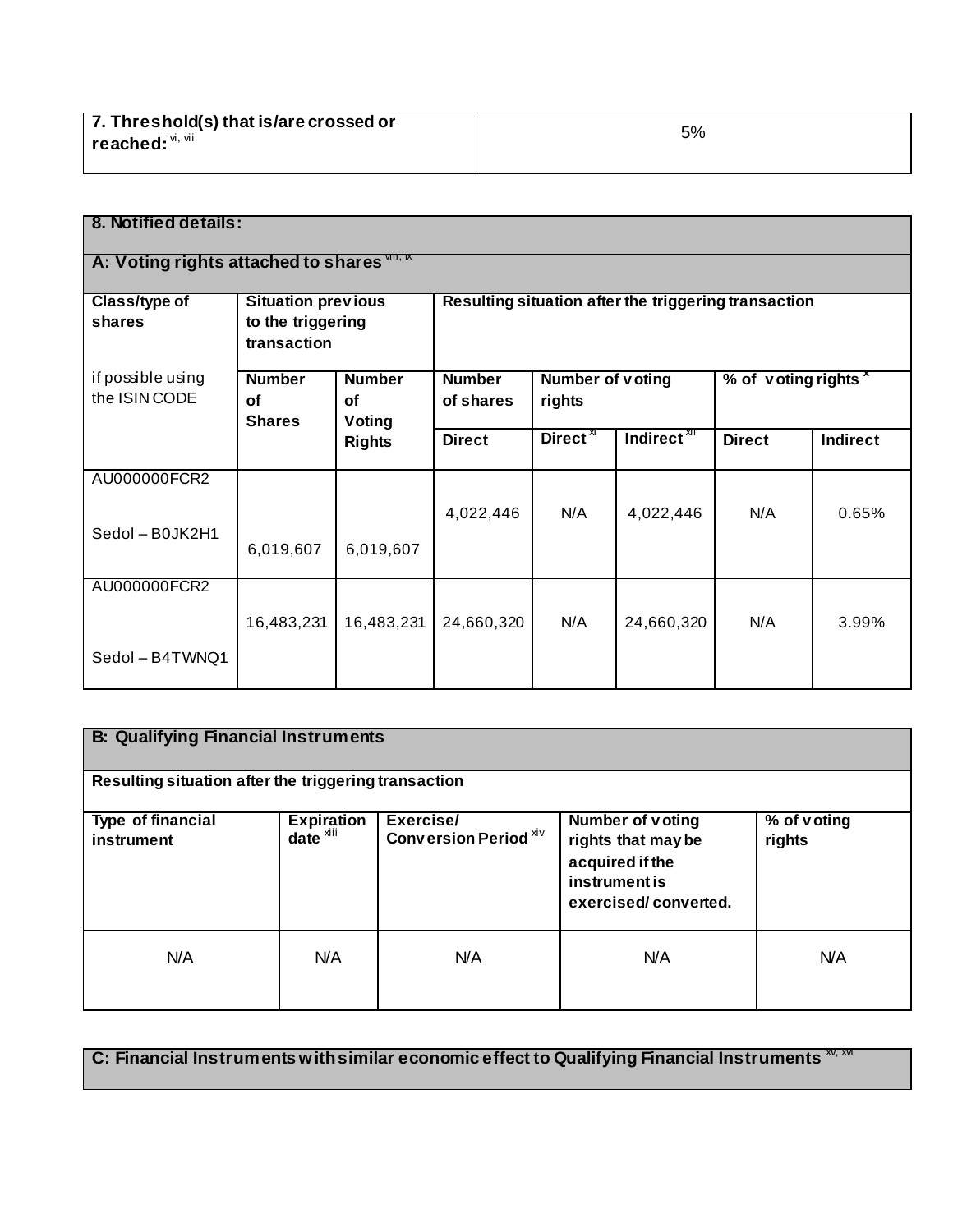| Resulting situation after the triggering transaction |                          |                                           |                                                           |                                                 |                              |              |
|------------------------------------------------------|--------------------------|-------------------------------------------|-----------------------------------------------------------|-------------------------------------------------|------------------------------|--------------|
| Type of financial<br>instrument                      | <b>Exercise</b><br>price | Expiration<br>$date^{\overline{x}^{xii}}$ | Exercise/<br><b>Conversion</b><br>period <sup>xviii</sup> | Number of voting rights<br>instrument refers to | % of voting rights $X$<br>XX |              |
| N/A                                                  | <b>N/A</b>               | N/A                                       | <b>N/A</b>                                                | <b>N/A</b>                                      | <b>Nominal</b>               | <b>Delta</b> |
|                                                      |                          |                                           |                                                           |                                                 |                              |              |

| $\vert$ Total (A+B+C)          |                              |
|--------------------------------|------------------------------|
| <b>Number of voting rights</b> | Percentage of v oting rights |
| 28,682,766                     | 4.64%                        |

| 9. Chain of controlled undertakings through which the voting rights and/or the<br>financial instruments are effectively held, if applicable: $\frac{1}{100}$ |          |  |
|--------------------------------------------------------------------------------------------------------------------------------------------------------------|----------|--|
| RATHBONE BROTHERS PLC*                                                                                                                                       |          |  |
| * Rathbone Brothers Plc is the holding company of the following.                                                                                             |          |  |
| Rathbone Investment Management Ltd                                                                                                                           | 4.58874% |  |
| Rathbone Investment Management International Limited                                                                                                         | 0.04657% |  |

| <b>Proxy Voting:</b>          |  |
|-------------------------------|--|
| 10. Name of the proxy holder: |  |